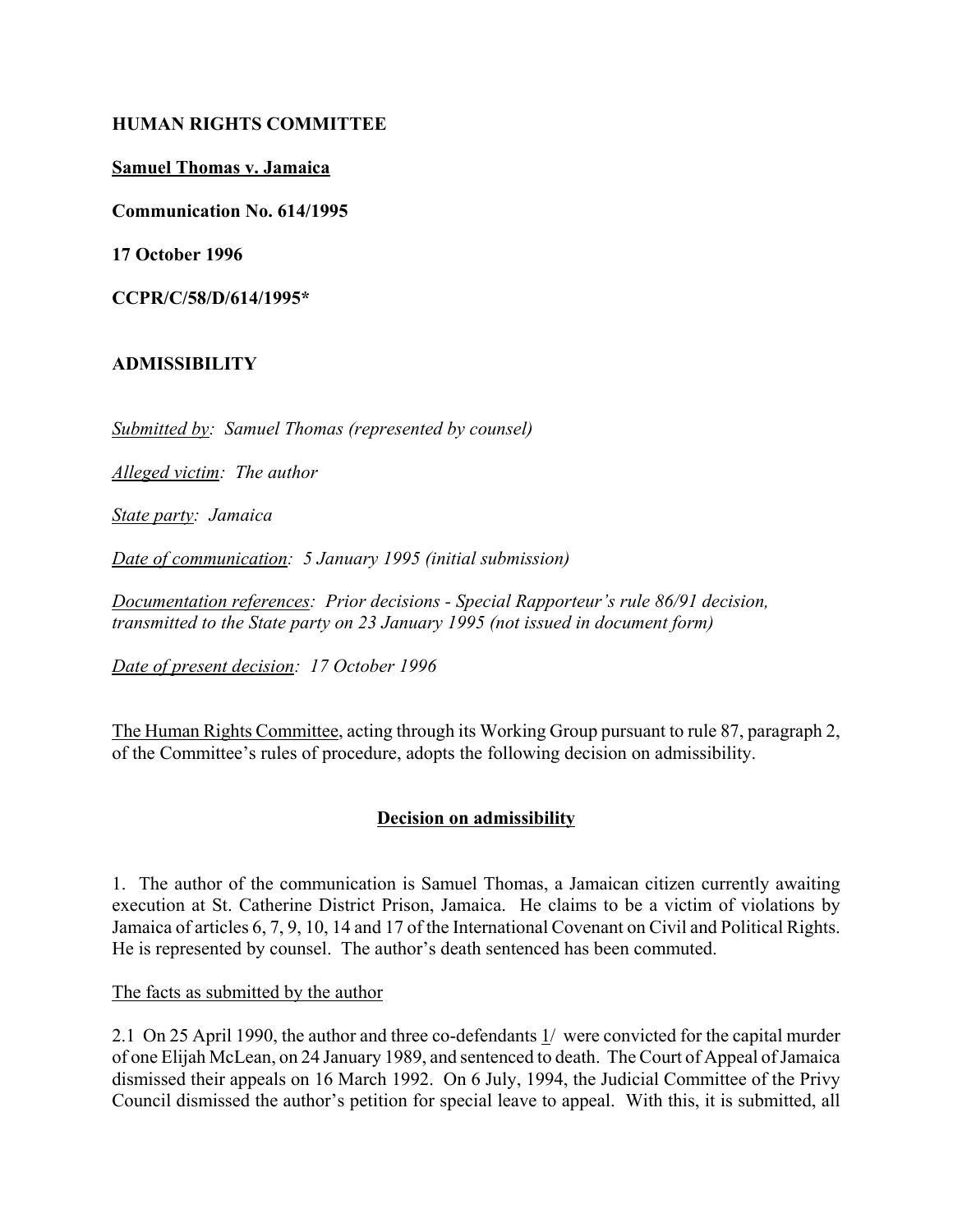domestic remedies have been exhausted. Following the enactment of the Offences Against the Person (Amendment) Act 1992, Jamaica created two categories of murder: capital and non capital, consequently all persons previously convicted of murder had their conviction reviewed and reclassified under the new system. The author's offence was reconfirmed as "capital".

2.2 The case for the prosecution was that the four accused were among seven men who entered the house of the deceased in the early morning of 24 January 1989, dragged him out of his bed, took him outside into the yard, and chopped him several times with their machetes, thereby killing him.

2.3 The prosecution relied upon the evidence of three relatives of the deceased, aged eleven, fourteen and seventeen, who lived at the deceased's house. They testified that they were awakened by sounds emanating from the room where the deceased and his common law wife were sleeping. They went to the doorway and saw one of the co-defendants (Byron Young) with a flashlight in one hand and a gun in the other pointing it at the deceased. Six other men, among whom they recognized the author, all carrying machetes, were standing by the bed of the deceased, and one of the men chopped him on his forehead. All seven men then pulled the deceased off the bed and carried him outside. The deceased held onto the door and was chopped on the hand by one of the men. The witnesses further testified that, in the yard, he was chopped several times by the men, including the author, while co-defendant Young stood in their midst with his gun still in his hand. All seven men then left.

2.4 The case for the defence was based on alibi. The author made an unsworn statement from the dock, maintaining that he was not present at the locus in quo and that he had no knowledge of the murder. The issue was therefore one of identification and the defence was solely directed at the witnesses' credibility and their ability, given the lighting in the room and the yard at the time of the incident, to correctly identify the author.

2.5 At the end of the judge's summing-up, the jury retired at 2:31 p.m. and returned at 3:14 p.m. to announce that they had not arrived at a unanimous verdict. The Judge told them that he could not at that stage accept anything but a unanimous verdict, and the jury retired again at 3:16 p.m. They returned at 4:27 p.m. and the foreman again announced that they had not arrived at a unanimous verdict. The judge then stated: "I am afraid that this is not a case in which I can accept a majority verdict, this is a murder case and your verdict must be unanimous one way or the other. [... ] None must be false to the oath that he has taken to return a true verdict, but in order to arrive at a collective verdict, a verdict upon which you all agree, there must necessarily be some giving and taking. There will be arguments [... ] but at the same time there must be [... ] certain adjustment of views. Each of you must listen to the voices of the other and don't be dogmatic about it [...]. None of you should be unwilling to listen to the argument of the other. If any of you have a strong view, or you are in a state of uncertainty, you are not obliged or entitled to sink your view and agree with the majority, but what I tell you to do is to argue out and discuss the matter together and see whether or not you can arrive at a unanimous verdict". The foreman then asked the judge a question relating to the evidence, and after having it explained, the jury retired at 4:41 p.m. They returned at 5:30 p.m. and the foreman announced that they had arrived at a unanimous verdict, finding all four accused guilty as charged.

2.6 Counsel forwards sworn affidavits from Terence Douglas and Daphne Harrison, two members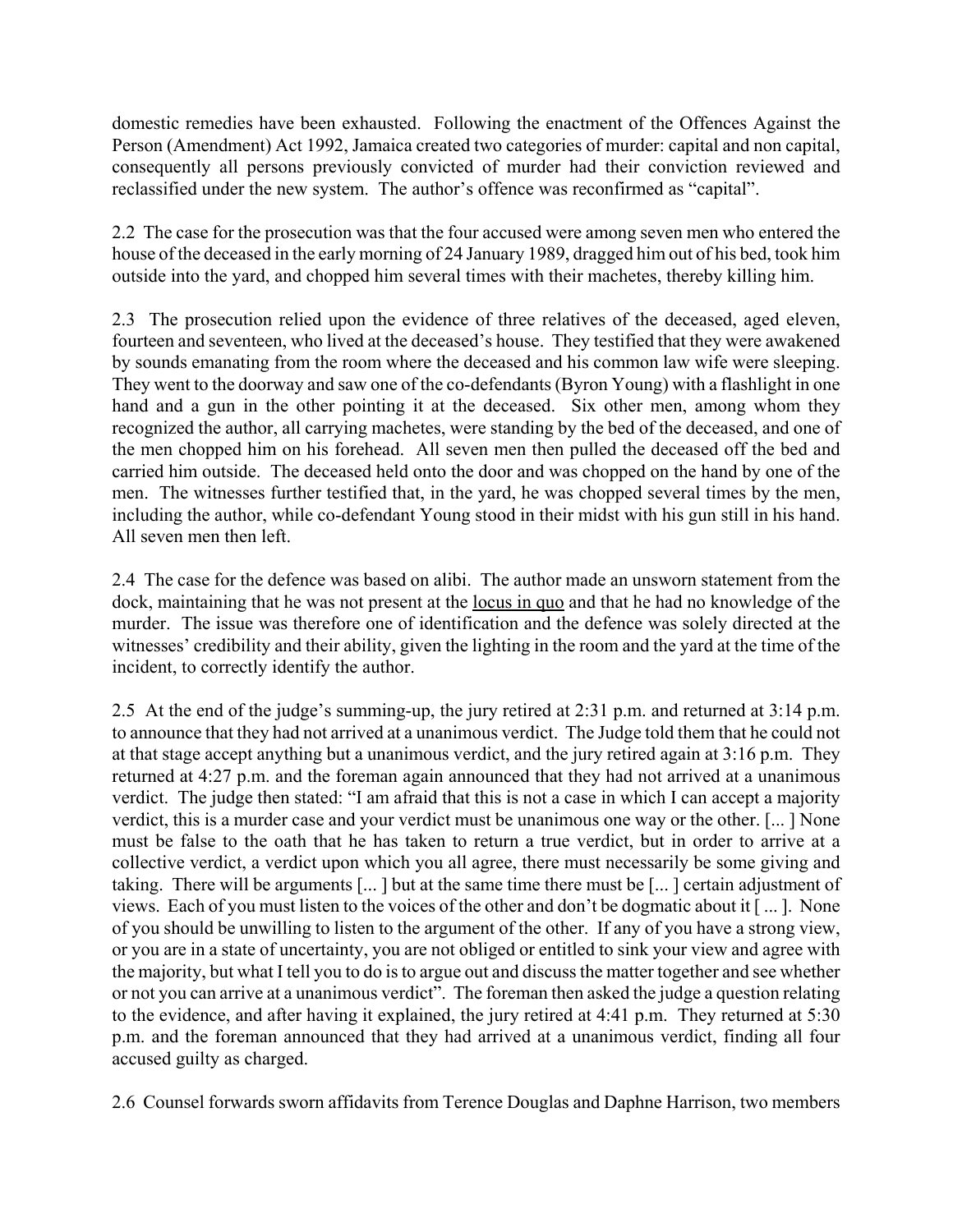of the jury who sat throughout the course of the trial and were present at the jury's deliberations.

\* In his affidavit, dated 3 May 1990, Terence Douglas testifies that: "[...] On the last day of the trial - out of the twelve jurors - only three jurors found the men guilty. Because it was getting late and the foreman was pressuring us, we just told him to do what he wants. The foreman then stood up at 6:10 p.m. and said that he found all four men guilty. [...] After the case was dismissed I went outside and started to cry because I know that the four men are innocent, although the first day of the court was the first time I was seeing them. I would like the [Jamaican] Council [for Human Rights] to get a re-trial for these men because they did not get a fair trial."

\* In her affidavit, dated 12 June 1990, Daphne Harrison testifies that: "[...] On our first deliberation, nine of us had come to the decision that the quality of the evidence was so poor and conflicting, that we saw no reason why the men should not be acquitted. After the foreman had informed the court that we could not arrive at a unanimous verdict, we were further addressed by the trial judge. However, on our second deliberation the situation remained the same. On our final deliberation, the nine - eight others and myself - held steadfast to our decision as we genuinely believed that the evidence was poor. However, as it was getting late and we had all wanted to go home, and the fact that we were becoming frustrated, we all turned to the foreman and two jurors and said: "Alright, you can all do whatever you want to do, but remember, we are not a party to any guilty verdict". The foreman then remarked: "I only hope that when I get out there none of you say anything". Mrs. Harrison further states that: "I am willing to attest to this statement in any court at anytime if I am required to do so".

2.7 The author's lawyer filed the grounds of appeal on 1 May 1990. The appeal of all four codefendants to the Court of Appeal of Jamaica was based on the trial judge's failure, in his directions to the jury, to highlight certain discrepancies in the evidence of the prosecution witnesses, his direction to the foreman and members of the jury that their verdict must be unanimous one way or the other, the effect of which was said to have cajoled the jury into the verdict of guilty, and his direction to the jury on the issue of the unsworn statements made by all four co-defendants. As stated above, the Court of Appeal dismissed the appeals on 16 March 1992.

2.8 The author's petition for special leave to appeal to the Judicial Committee of the Privy Council was based, inter alia, on the following grounds:

- that the trial judge erred in his direction to the jury by over-stressing the need for unanimity and failed to advise the jury adequately of their right and duty to disagree, thereby causing the jury to be pressured into arriving at a unanimous verdict; and

- that there was a material irregularity in the course of the trial in that although nine of the twelve jurors intended to acquit the author, the foreman wrongly and improperly announced that a unanimous verdict of guilty had been reached against the author.

2.9 It is stated that the grounds concerning the material irregularities during the course of the jury's deliberations and their need to reach a unanimous verdict were raised before the Privy Council.

The complaint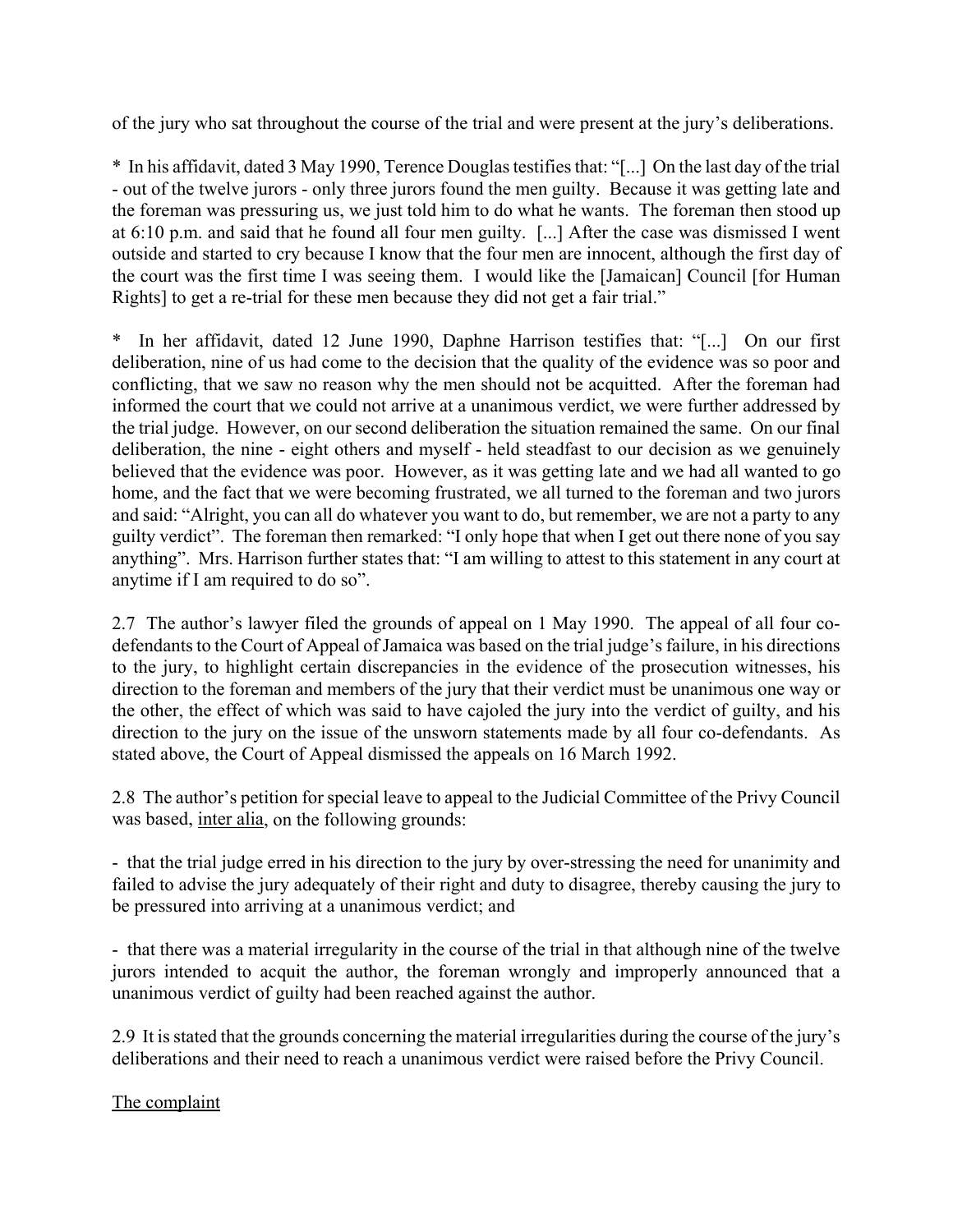3.1 Counsel points out that, since his conviction on 25 April 1990, the author has been held on death row at St. Catherine District Prison. He submits that to execute the author now after this lengthy delay of over six years would be in violation of article 7 of the Covenant, in that the delay would render the execution cruel, inhuman and degrading treatment, as recognised in the cases of Pratt and Morgan v. the Attorney-General of Jamaica 2/, Catholic Commission for Justice and Peace in Zimbabwe v. the Attorney-General of Zimbabwe 3/, and Soering v. United Kingdom 4/. It is further submitted that the author has already been subjected to cruel, inhuman and degrading treatment or punishment by being held for such a substantial period of time in the appalling conditions that exist in the death row section of St. Catherine District Prison.

3.2 In respect of article 9, counsel refers to the delays in the judicial proceedings against the author, which were attributable to the State party. He points to the delay of nearly fourteen months between the date of the author's arrest (27 February 1989) and his trial (23 to 25 April 1990), a further delay of nearly twenty-three months between the date of conviction and sentence (25 April 1990) and the dismissal of his appeal (16 March 1992), and a further delay of nearly ten months between London solicitors accepting instructions to act on the author's behalf (13 May 1992), and the date of receipt of the trial transcript and written judgment of the Court of Appeal (8 march 1993), before it was possible to consider whether there were any grounds to appeal to the Judicial Committee of the Privy Council. In this context, counsel refers to his repeated requests to the Jamaican judicial authorities to provide him with the court documents in the author's case.

3.3 It is submitted that the author was held in police detention from the date of his arrest (27 February 1989) to the date of conviction and sentence (25 April 1990), and that, during this period, he was not segregated from convicted prisoners, nor was he subject to separate treatment appropriate to his status as an unconvicted person, in violation of article 10 of the Covenant. Furthermore, the author claims that, whilst in police detention, his right to receive visitors was interfered with, and he was badly beaten by police officers and threatened with further physical violence.

3.4 Counsel claims that the author's right to a fair trial was violated in that there was a material irregularity in the course of the trial because, although nine of the twelve jurors intended to acquit the author, the foreman wrongly and improperly announced that a unanimous verdict of guilty had been reached against the author. In this context, counsel refers to the above-mentioned sworn affidavits of the two jurors. The failure of the Court of Appeal to accept and rectify the errors and omissions relating to the trial judge's direction to the jury that their verdict had to be unanimous one way or the other, is said to amount to grave and substantial injustice, in violation of article 14 of the Covenant.

3.5 It is further submitted that the trial judge violated his obligations of impartiality by over stressing to the jury the need for unanimity, and by failing to advise the jury adequately as to their right and duty to disagree. Counsel reiterates that the trial judge, by stating that under no circumstances would he be prepared to accept a majority verdict (contrary to what he implied when the jury returned for the first time, when he stated that he could not accept anything but a unanimous verdict at that stage), caused the jury to be pressured into accepting the unanimous verdict as read out by the foreman.

3.6 Counsel points out that the author's lawyer filed the grounds of appeal on 1 May 1990, and that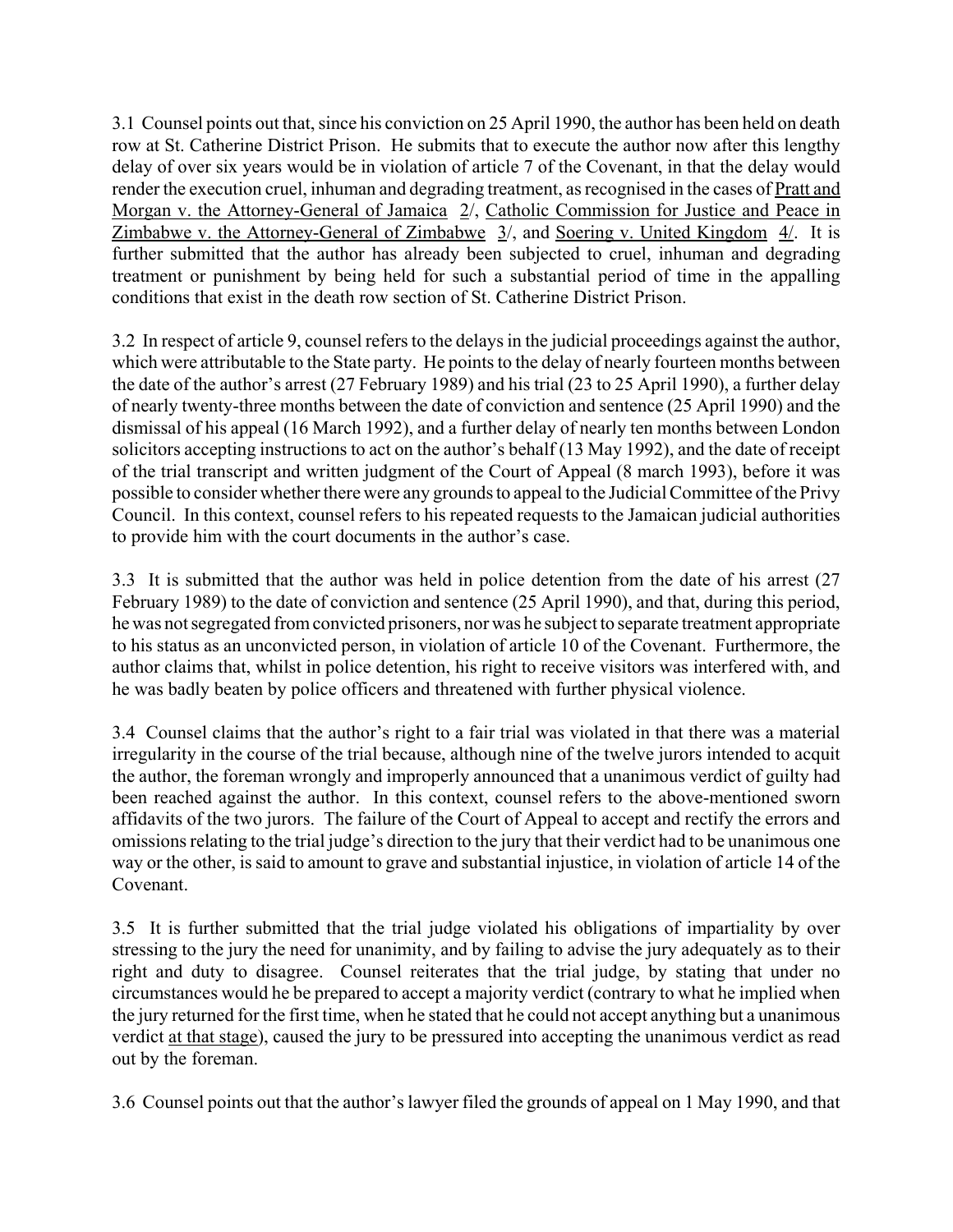it took the Court of Appeal twenty-two months to hear and dismiss the appeal. This is said to amount to a violation of article 14, paragraph 3 (c), of the Covenant.

3.7 Reference is made to the findings of the Committee that the imposition of a sentence of death upon the conclusion of a trial in which the provisions of the Covenant have been breached constitutes, if no further appeal against sentence is available, a violation of article 6 of the Covenant. It is submitted that no further remedies are available to the author, and that, since the final sentence of death was passed without having met the requirements of the Covenant, article 6 has been violated in his case.

3.8 Finally, as to a violation of article 17, the author claims that his correspondence is repeatedly and unlawfully interfered with by the prison warders. In this respect, he claims that letters he has sent to the prison office have not reached the correct addressee.

# State party's observations and Counsel's comments thereon

4. By submission of 18 May 1995, the State party submitted comments on the merits of the communication in order to expedite the consideration of the case. However, the State party promised information regarding investigations to be carried out into several of the author's allegations, which have not been forthcoming.

5. On 28 July 1995, the author's counsel objected to the joint consideration of the admissibility and merits of the communication, as the State party had failed to address all the issues raised in the communication. However counsel forwarded comments on the State party's submission on those issues that had been addressed.

# Issues and proceedings before the Committee

6.1 Before considering any claim contained in a communication, the Human Rights Committee must, in accordance with rule 87 of its procedure, decide whether or not it is admissible under the Optional Protocol to the Covenant.

6.2 The Committee has ascertained, as required under article 5, paragraph 2 (a), of the Optional Protocol, that the same matter is not being examined under another procedure of international investigation or settlement.

6.3 As to the requirement in article 5, paragraph 2 (b), of the Optional Protocol that domestic remedies be exhausted, the Committee notes that the Court of Appeal dismissed the author's appeal and that the Privy Council dismissed his application for leave to appeal. Therefore, with regard to the author's allegation that his trial was unfair because of the material irregularities in the deliberations of the jury, the way in which the verdict was reached and the trial judge's instructions to the jury telling them that they had to reach a unanimous verdict, the Committee is satisfied that domestic remedies have been exhausted for purposed of the Optional Protocol. The Committee further, considers that the allegations may raise issues under article 14 and consequently of article 6, of the Covenant which need to be examined on the merits.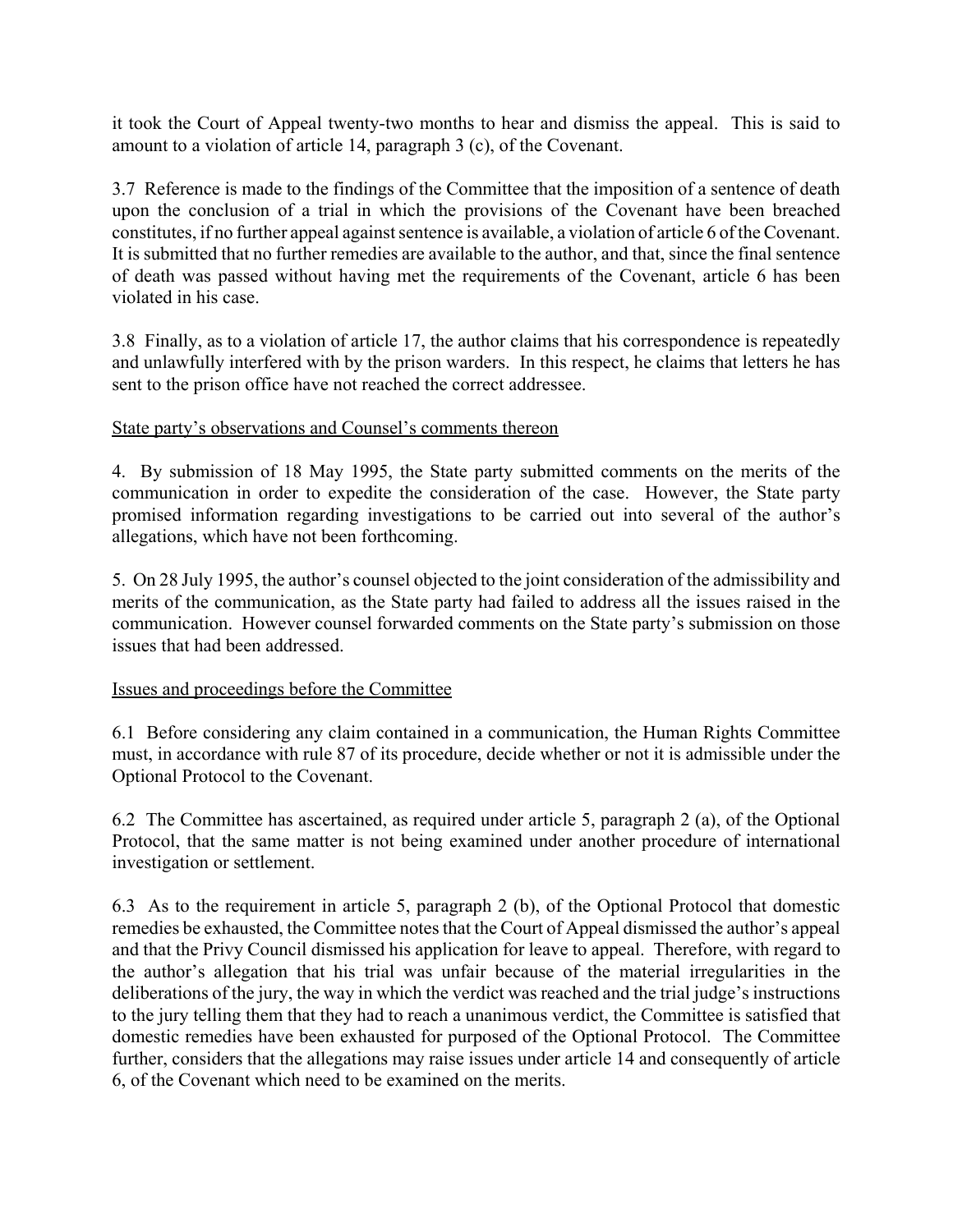6.4 With regard to the author's claim that his detention on death row amounts to a violation of articles 7 and 10 of the Covenant, the Committee refers to its prior jurisprudence that detention on death row does not per se constitute cruel, inhuman or degrading treatment in violation of articles 7 and 10 paragraph 1, of the Covenant, in the absence of some further compelling circumstances. 5/ The Committee observes that the author has not shown in what particular ways he was so treated as to raise an issue under articles 7 and 10 of the Covenant. This part of the communication is therefore inadmissible under article 2 of the Optional Protocol.

6.5 As to the claim of undue prolongation in the appeal proceedings, the Committee considers that the author and his counsel have sufficiently substantiated, for the purposes of admissibility, that the delay of twenty three months between his conviction and the dismissal of his appeal, may raise issues under article 14, paragraphs 3 (c), and 5 of the Covenant, which should be examined on the merits.

6.6 With regards to the author's allegation of ill-treatment while in pre-trial detention and his nonseparation from convicted prisoners during this period, the Committee considers that the author's claim regarding his pre-trial detention may raise issues under article 10 of the Covenant, pending the outcome of the State party's investigations.

6.7 With regard to counsel's allegation that there has been an arbitrary interference with the author's mail, in violation of article 17, paragraph 1, the Committee considers that neither the author nor his counsel have sufficiently substantiated this claim for purposes of admissibility under article 2 of the Optional Protocol.

7. The Human Rights Committee therefore decides:

 $\mathcal{L}_\text{max}$ 

(a) that the communication is admissible in so far as it may raise issues under articles 6; 9, paragraph 3; 10; 14 paragraphs 1, 3 (c) and 5;

(b) that, in accordance with article 4, paragraph 2, of the Optional Protocol, the State party shall be requested to submit to the Committee, within six months of the date of transmittal to it of this decision, written explanations or statements clarifying the matter and the measures, if any, that may have been taken by it. In particular, the State party is requested to furnish the Committee with all possible factual information in the author's case, including information on the legal consequences for a juror who commits perjury;

(c) that any explanations or statements received from the State party shall be communicated by the Secretary-General under rule 93, paragraph 3, of the rules of procedure to the author, with the request that any comments which he may wish to make should reach the Human Rights Committee, in care of the Centre for Human Rights, United Nations Office in Geneva, within six weeks of the date of the transmittal;

(d) that this decision shall be communicated to the State party, to the author and to his counsel.